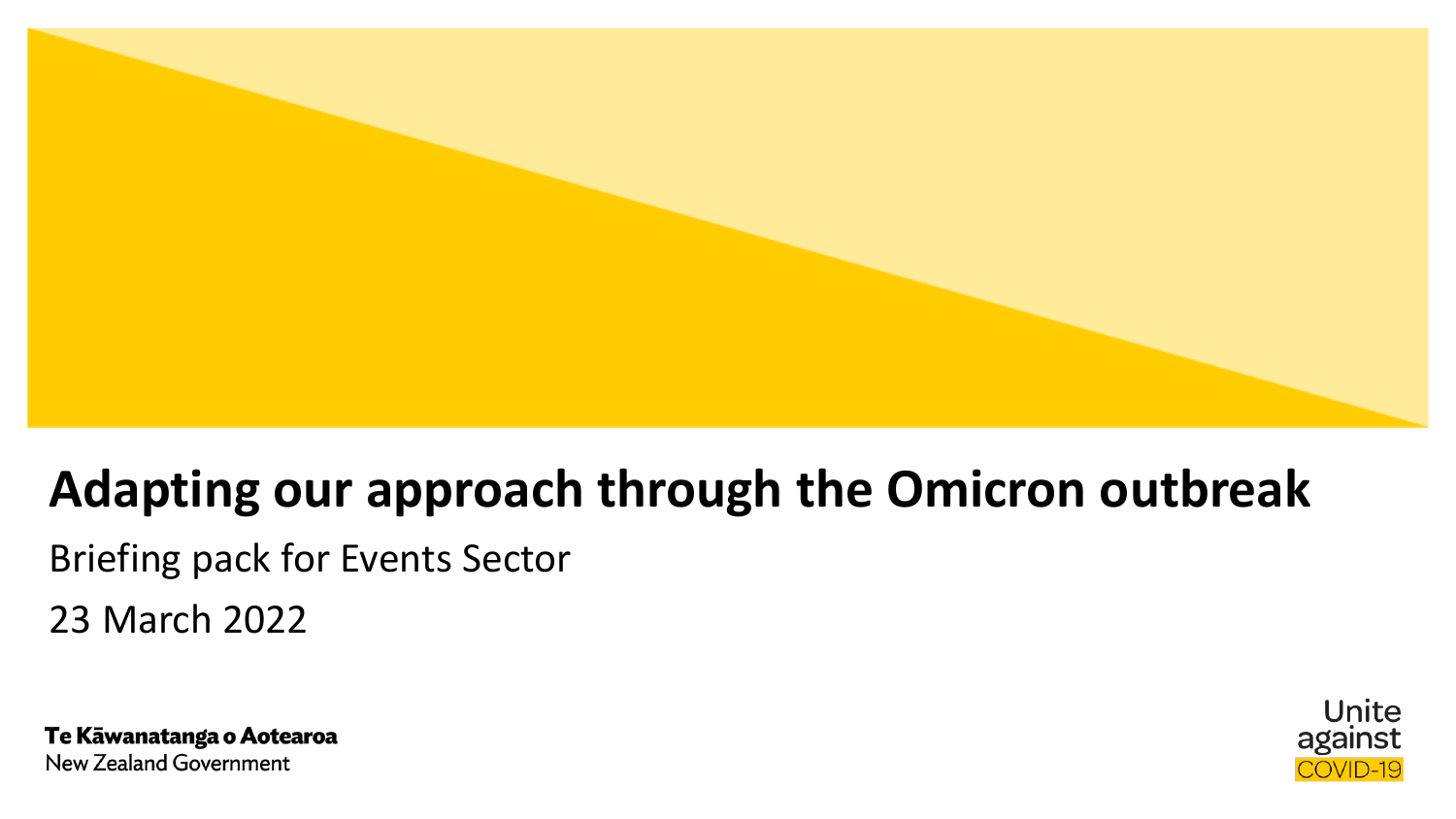## **Reasons for the shift**

- Cases appear to have peaked (e.g. in Auckland) and hospitalisations are expected to peak in late March
- We have a highly vaccinated population (of those eligible 95% fully vaccinated, 73% boosted) and COVID-19 is increasingly widespread, building even higher levels of population immunity
- The COVID-19 Protection Framework was designed in the context of Delta
- These measures have seen us through the outbreak with comparatively low hospitalisations so far
- Restrictive public health measures can come with a heavy toll
- The Framework is complicated  $-\omega$  have an opportunity to simplify and streamline it

### **Maintaining protections and our ability to respond to risk still matter**

- Still need to reduce transmission as cases and hospitalisations decline
- There are likely to be more outbreaks of Omicron and new variants of concern so we still need the COVID-19 Protection Framework
- But we also need to enable a more normal life to resume weddings, funerals, faith services, events, businesses
- We are keeping the most effective public health measures in place  $-$  face masks, capacity limits, testing, isolation  $$ and can flex our response depending on the risk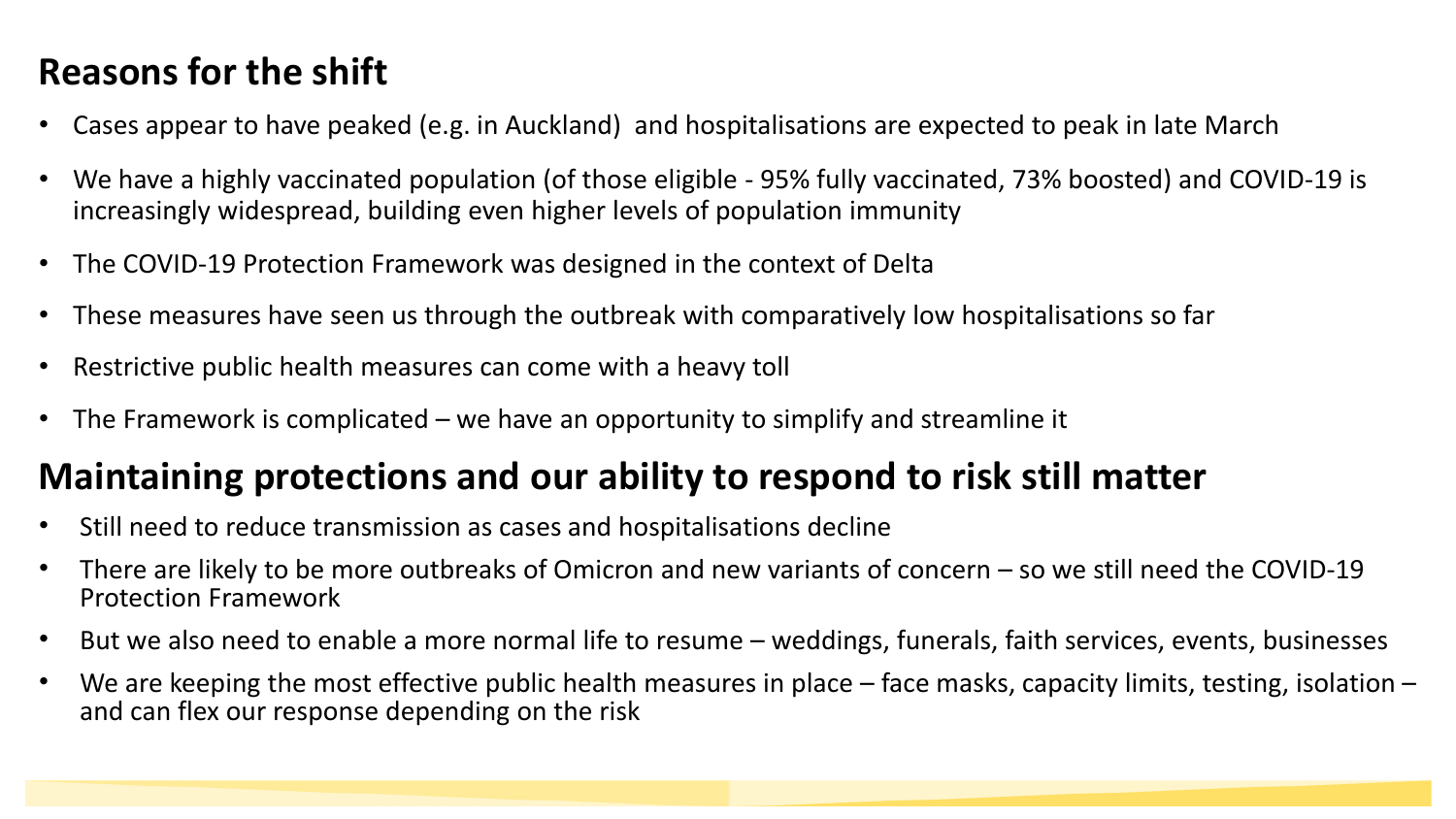### **Protecting and supporting the vulnerable remains a priority**

- Workforce vaccination mandates will remain for the health and disability sector, prison staff, and border and MIQ workers but will continue to be regularly reviewed
- Face masks remain a key feature for indoor events, where COVID has been proven to spread more easily
- Isolation and testing remain key aspects of the response
- The government will retain a strong focus on the ongoing vaccination programme
- Care in the Community will continue and evolve to meet the needs of those most vulnerable

#### **Businesses, communities, whānau and individuals will be supported to put in place measures that suit them**

- Further guidance is coming out that will help people identify ways to manage risk
- While government restrictions are being eased, others can put in place the measures they need to keep themselves and others safe, particularly around the most vulnerable
- Face masks, RATs, My Vaccine Pass, access to vaccines will all remain for those who wish to use them or apply them to their workplaces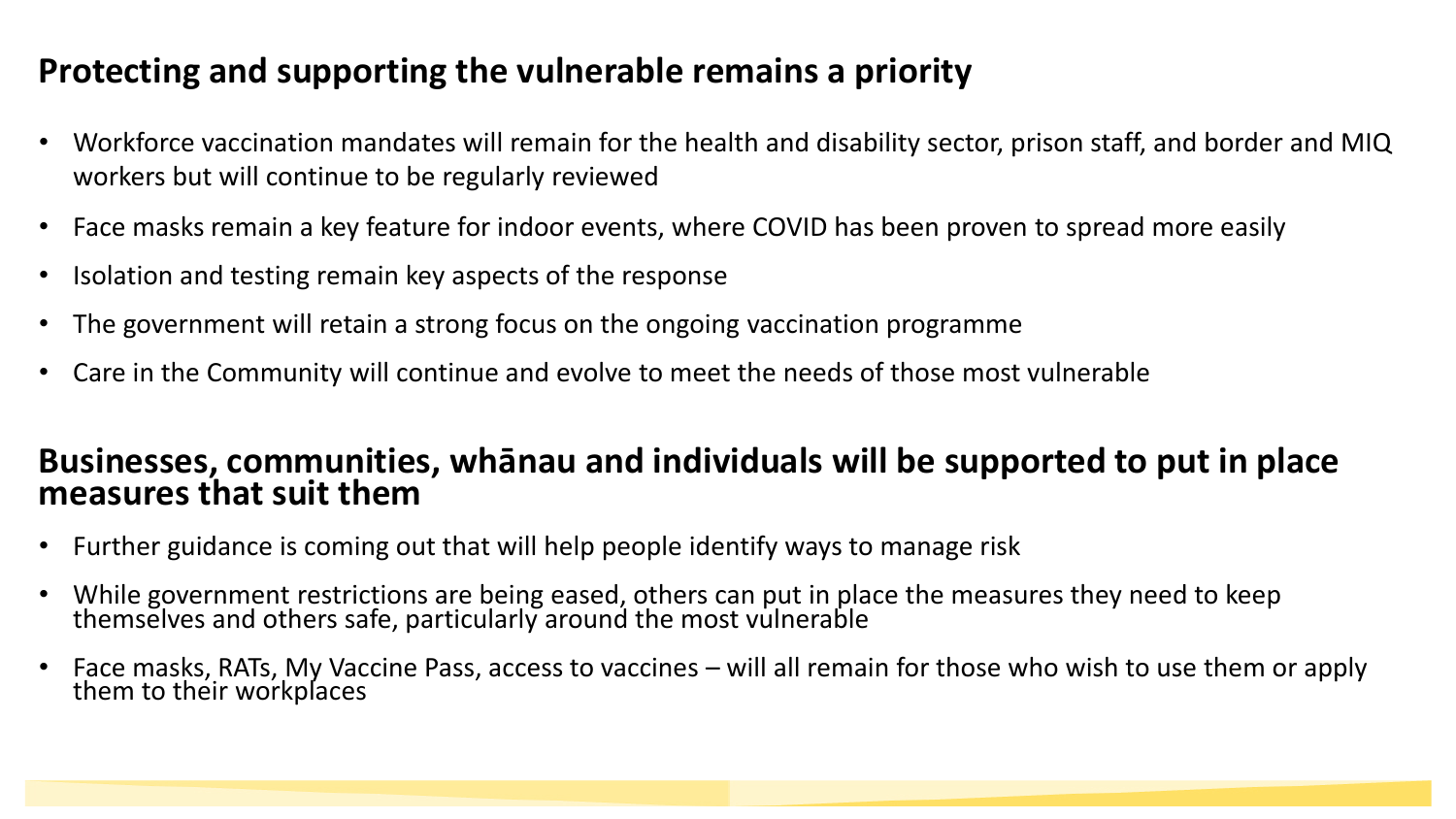# **What will change and why?**

| <b>Capacity limits</b> | Outdoor capacity limits will be removed<br>Indoor limits at Red are increasing to 200<br>No capacity limits at Orange or Green          | Evidence that outdoors is less risk<br>Little public health impact but great for<br>$\bullet$<br>businesses<br>More flexibility in how risk is mitigated at<br>$\bullet$<br>events and gatherings |
|------------------------|-----------------------------------------------------------------------------------------------------------------------------------------|---------------------------------------------------------------------------------------------------------------------------------------------------------------------------------------------------|
| <b>Face masks</b>      | • Still required in same places at Red and<br>Orange (aside from outdoor events)<br>Not required but encouraged at Green                | • Face masks very effective at reducing risk<br>and enabling normal activities to resume,<br>safely<br>Green is guidance only level<br>$\bullet$                                                  |
| <b>My Vaccine Pass</b> | No longer a requirement for entry into venues<br>Infrastructure will be retained and updated for<br>those who wish to continue using it | Always a temporary measure<br>Now have high vaccination rates                                                                                                                                     |
| <b>Record keeping</b>  | No longer a requirement to scan in or display a<br>QR code                                                                              | Useful when contact tracing individual<br>$\bullet$<br>cases, but no longer a useful tool.                                                                                                        |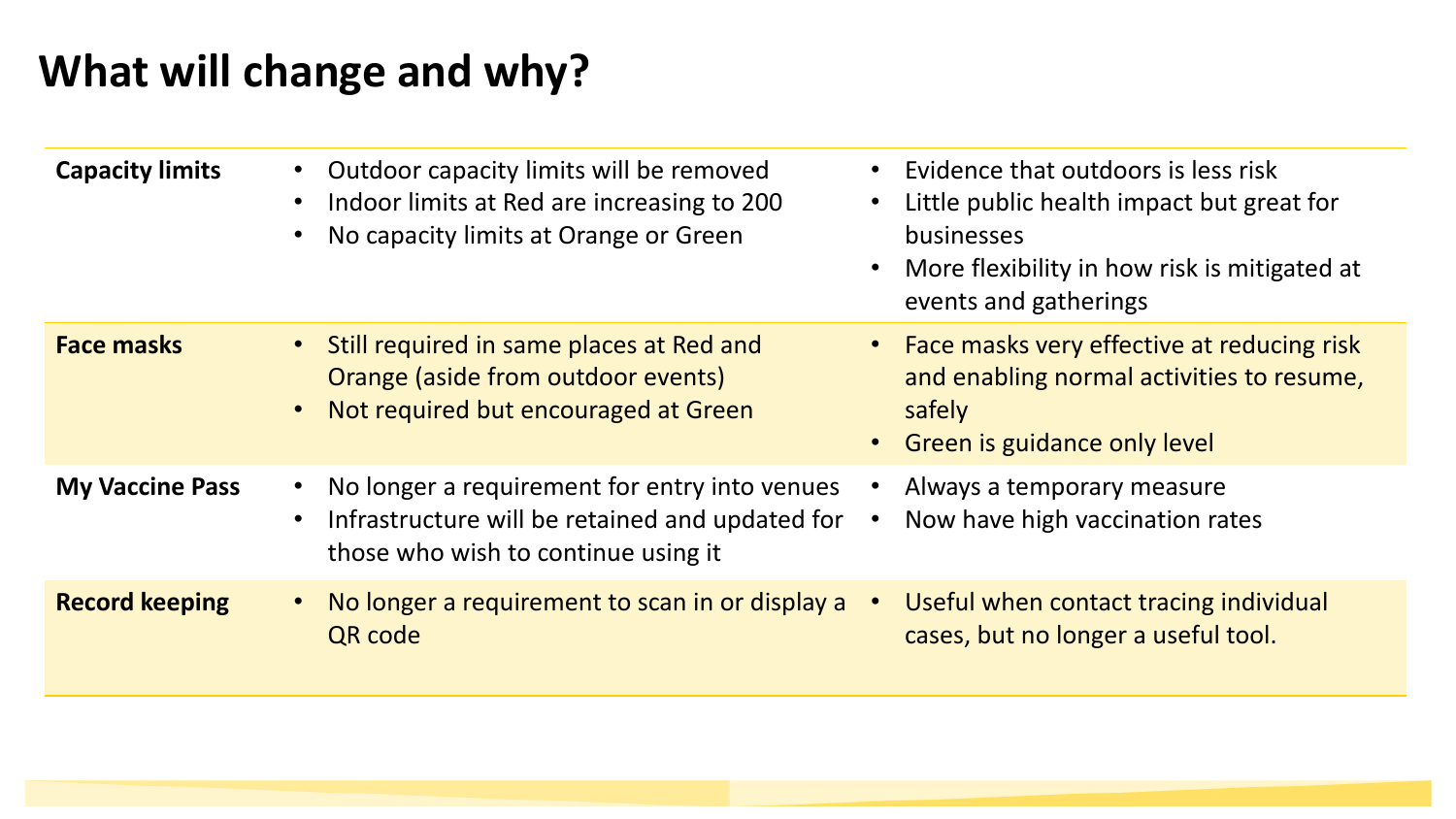#### **A simplified COVID-19 Protection Framework**

#### **Note:**

- The changes for Red settings will take place from 11.59pm on Friday 25th March
- Removal of Vaccine Passes takes effect from 11.59pm on Monday 4th April.

#### **Changes to the Traffic Lights** From 11.59pm Friday 25 March **ORANGE RED GREEN Face masks required Face masks required Face masks** in most indoor settings in many indoor settings encouraged indoors **Indoor capacity limits** No indoor or outdoor of 200 people. No indoor or outdoor No outdoor capacity capacity limits capacity limits limits Self-isolate for 7 days if Self-isolate for 7 days if Self-isolate for 7 days if you test positive or live you test positive or live you test positive or live with someone who has with someone who has with someone who has COVID-19 COVID-19 COVID-19



Te Kāwanatanga o Aotearoa **New Zealand Government**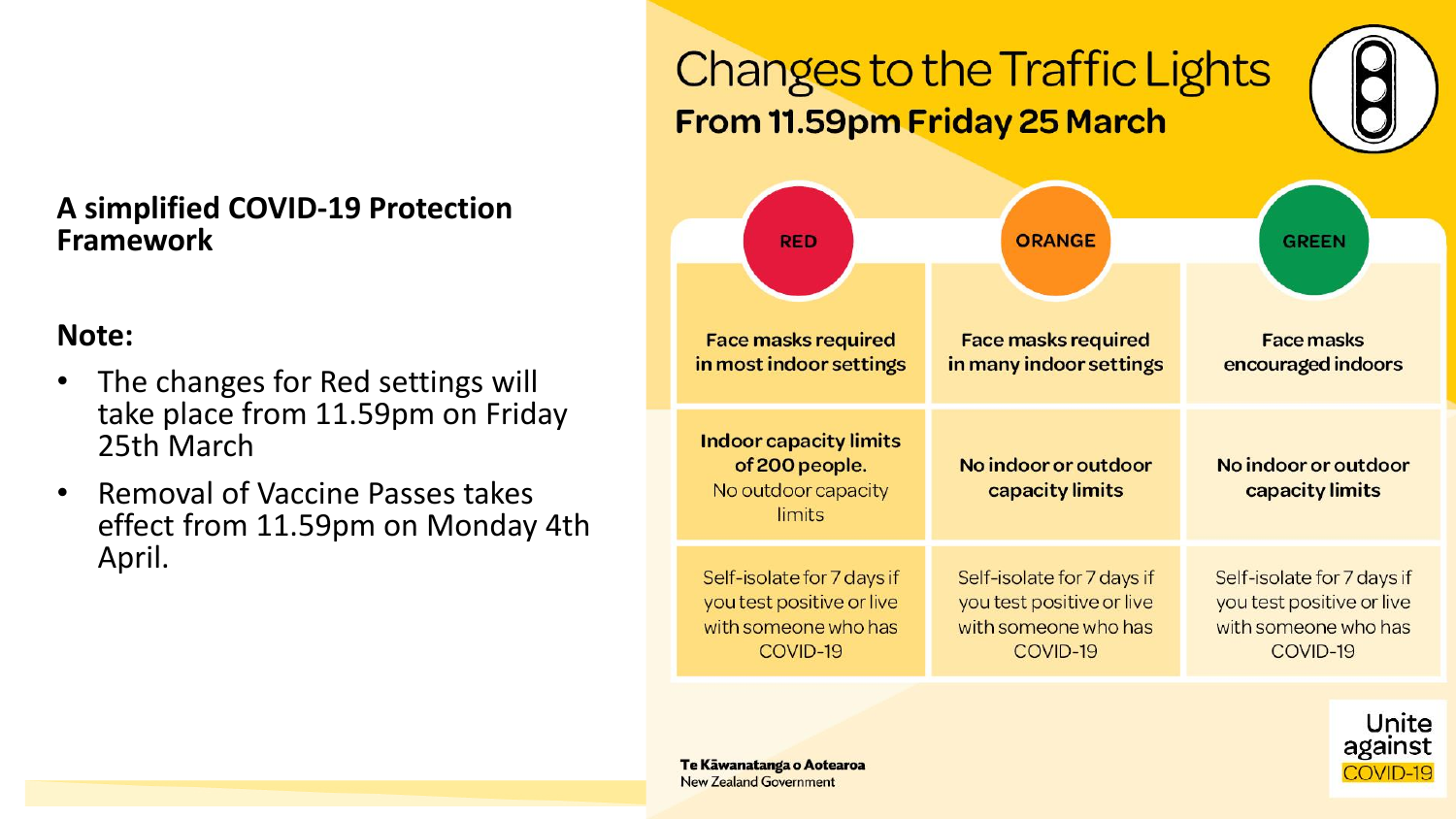### **Guidance: Meaning of indoors and outdoors**

**Indoors spaces** are generally considered to be places that are completely or substantially enclosed by both of:

- a ceiling, roof, or similar overhead surface that substantially impedes the free flow of fresh, outdoor air into the space; **and**
- walls, sides, screens, or other similar surfaces that substantially impede the free flow of fresh, outdoor air in and out of the enclosed space.

*If you are operating at a venue that requires customers to spend time in an indoor space:*

- to travel directly through to an outdoor space, purchase goods, or use bathroom facilities, then the retail rules (i.e. capacity based on 1m distancing) likely apply to those defined spaces; or
- to consume food, socialise, watch entertainment, or otherwise intermingle for any period of time longer than necessary than to undertake the activities above (i.e. travel directly through to an outdoor space, purchase goods, or use bathroom facilities), then the indoor rules should apply to those defined spaces.

**Outdoors spaces** are generally considered to be places that are either:

- entirely open; or
- are only partially enclosed, in that the facility either:
	- $\circ$  does not have a ceiling, roof, or similar overhead surface that substantially impedes the free flow of fresh, outdoor air into the space; or
	- o does not have walls, sides, screens, or other similar surfaces that substantially impede the free flow of fresh, outdoor air in and out of the enclosed space.